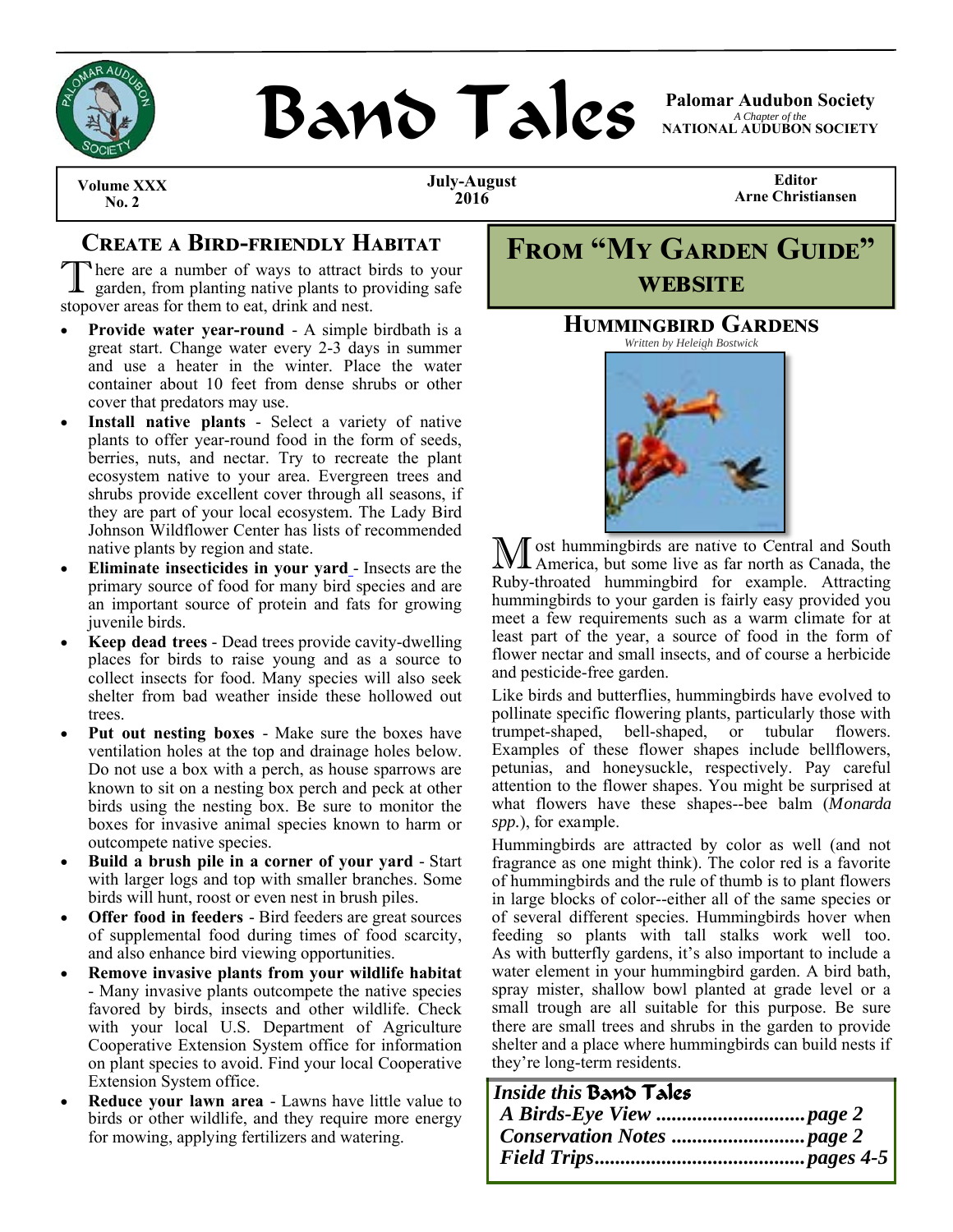## **A BIRD'S EYE VIEW** *Penny Hernandez*

I am making this short and sweet, because of surgery on my right hand and a left hand that has no coordination.

Thank you all once again, for making this a good year.



Our last event of the year was a very successful picnic. I hope everyone who attended feels the same way. I know Cowboy Bob had fun flirting with all you ladies, and watch out for Dianne Benham, she's a great shot. She won the prize for hitting the wild boar four times. Luckily we didn't have to eat the rubber boar, we had great food from the Wrangler in

Escondido.

For those who were not there, we honored Jim Beckman. He has been a very important person to our Chapter. Not only is he our Vice President, but plans the programs and field trips, and works on the scholarships. What a Guy, thanks Jim.

Well, my left hand says enough is enough. You'll hear more from me and the Board in the September issue of Bamd Tales. Have a great summer and enjoy all the birds. Kenny

# **PALOMAR AUDUBON SOCIETY WELCOMES THESE NEW AND RENEWING CHAPTER-ONLY MEMBERS:**

Jim Beckman Christine Curtis and Carlton Black De Vona Caha Joan Falconer Laura Hunter Patricia Harrison Paul Jeffs Cindy Knapp Clark Mahrdt Tom Murphy Sally and Joan Sanderson Paul Zepf

#### **NO PROGRAMS ARE SCHEDULED FOR JULY OR AUGUST. FIELD TRIPS WILL CONTINUE, BUT NOTICE THE REVISED SUMMER START TIMES. REGULARLY SCHEDULED PROGRAMS WILL RESUME IN SEPTEMBER.**

# **HAVE A GREAT SUMMER**

**CONSERVATION NOTES** *Richard Fowler* 

# **NATIONAL PARK SERVICE TURNS 100**

O n August 25, 2016 the National Park Service will celebrate it's centennial. On this date 100 years ago President Wilson signed into law the creation of the service and its placement under the Department of the Interior. Since that date the National Park Service has grown to 58 National Parks and over 400 total sites, which include National Monuments, National



Historical Sites, and National Historical Trails. There are locations in all 50 states and many sites in or near major population centers, reflecting the mission of not only protecting environments, but also connecting people to the parks and nature through educational programs.

California is blessed with many parks within a days drive of San Diego. These include Yosemite, our oldest park, Sequoia/Kings Canyon, Channel Island, and Joshua Tree. Also, the parks of Utah and the Grand Canyon are close at hand. My favorite local spot is Cabrillo National Monument. It is a good birding spot as well as a great place to take visitors getting acquainted with San Diego.

This anniversary is a great time to reflect on our National Parks and their importance to all of us. The Park Service and the National Park Foundation are launching efforts to publicize the services they provide the public, from conservation and recreation, to historic preservation programs. You can be part of this by going to findyourpark.com or #findyourpark on social media. The options may surprise you.

From the standpoint of a parent interested in the environment and conservation, there is great satisfaction in seeing the same in your offspring. I was delighted to hear from my daughter and son-in-law recently that they, and their children, are spending this year's summer vacation in one of our great National Parks. I am hoping that my grandchildren will connect with the Park and find inspiration through the experience.

Richard



**WITH GREAT BIRDING!** *Cabrillo Lighthouse, San Diego*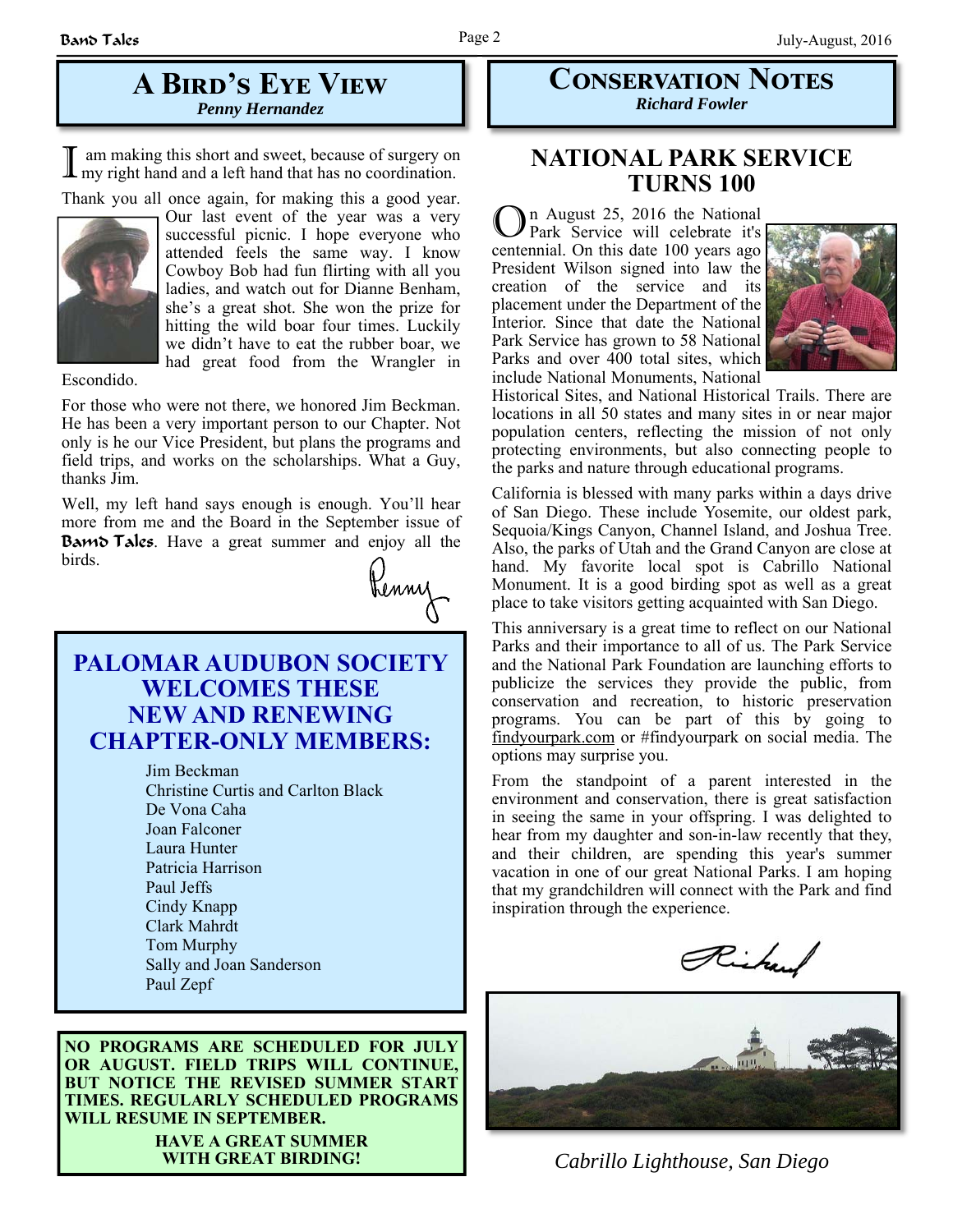# **PAS 2016 PICNIC HOEDOWN RECAP**

Forty-three cowboys and cowgirls attended this year's barbecue with food by Wrangler Barbecue in Escondido. Many had their pictures taken with Cowboy Bob, and fun was had by all. Thanks to all for attending and buying raffle tickets. PAS raised \$500 to be used for activities and future projects. A special thanks to those who helped with the Picnic setup and breakdown; we couldn't do it without you!

# **FUN PHOTOS FROM THE 2016 PAS HOEDOWN**

*(Photos courtesy Penny Hernandez and Dianne Benham)* 

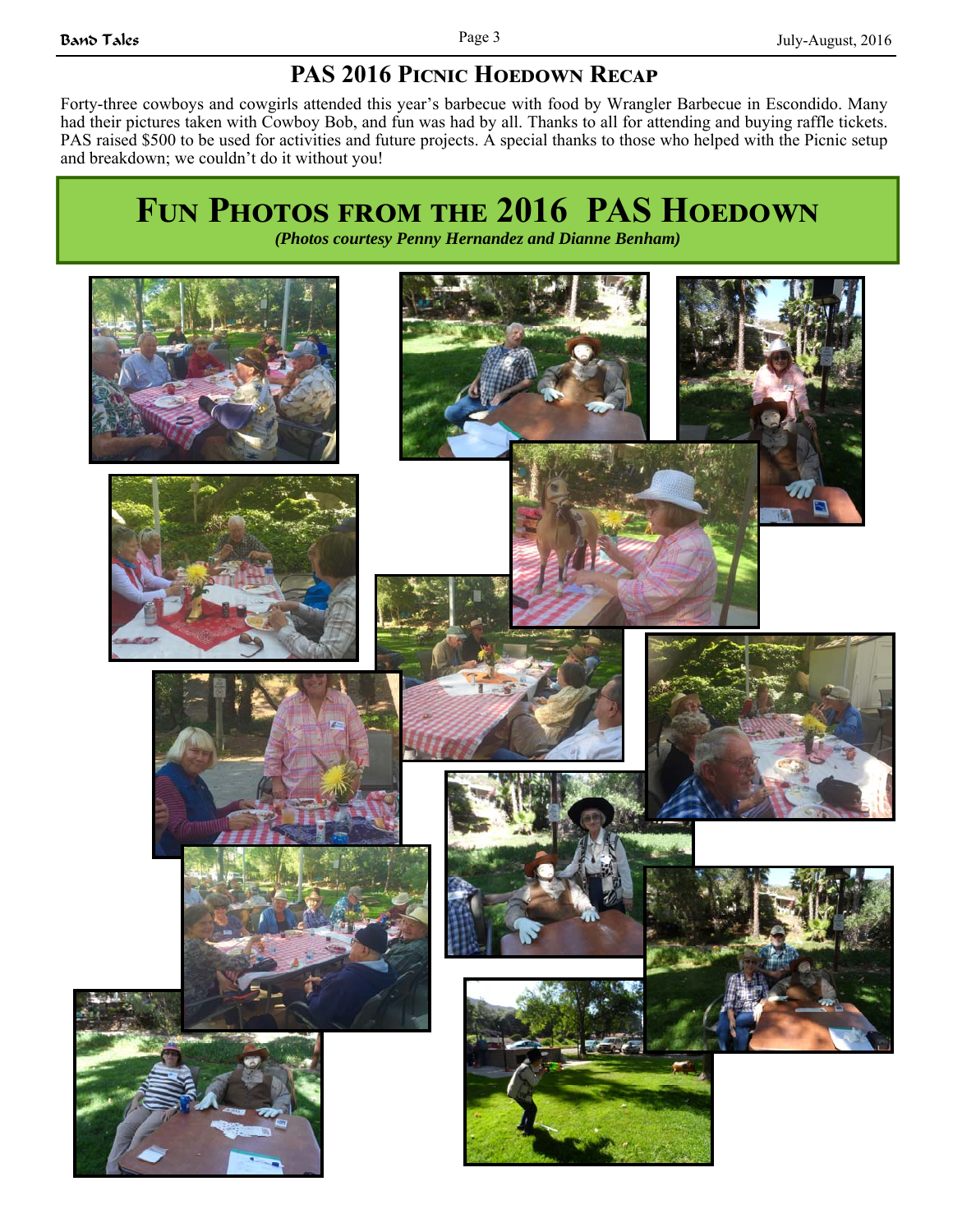$\sum$  hether a seasoned birder or a beginner, you are welcome to join us. For more information call the trip leader shown below. Heavy rain cancels trips. Locations in Thomas Guide Coordinates are shown in parenthesis as (Page-Column Row). Ratings: 1=easy, suitable for all levels, 2=moderate, a bit more walking and possibly some hilly terrain, 3=challenging, longer hikes and may involve some steep terrain

#### .**Please Note: Summer birding can be very warm so be sure to bring sunscreen and sufficient water on walks**  Saturday, July 2, 8:00 am

 **Lake Murray**  La Mesa

#### **(1250-E6) Rating: 1-2**

Take I-8 east to the Lake Murray Boulevard Exit and proceed 1 mile north (right turn) to Baltimore Drive. Turn left and drive about 1 mile to Jackson Drive. Turn left again, proceed ¼ mile and make another left turn on Golfcrest Drive. Continue about 1 mile on Golfcrest Drive to the Mission Trails Regional Park entrance on the left. Meet in the parking lot near the softball field bleachers. This location is on the northwest end of Lake Murray. Expect warm weather.

Leader: Jim Beckman

858-205-2819

Saturday, July 9, 8:00 am **Tijuana Estuary & 7th Street** Imperial Beach **(1349-F1) Rating: 2**

Travel south on I-5 from San Diego and exit west on Coronado Avenue, which becomes Imperial Beach Boulevard Turn left on 3rd Street to Caspian Way, turn left and then right to the Tijuana Estuary Visitor Center parking lot.

Leader: Sally Sanderson vcwillow@aol.com 760-749-6995

> Saturday, July 16, 8:00 am. **Tecolote Canyon Park**  San Diego **(1268-F2) Rating: 2**

Depending on your starting location, travel to the I-5 freeway. From the I-5 in San Diego, exit east at the Seaworld Dr./Tecolote Rd. off-ramp – away from Mission Bay. Continue on Tecolote Rd. to the end and park at the visitor's center. This is a great spot for finding both resident and migrating birds. Rarities often show up here. Expect warm weather.

Leader: Jack Friery

619-218-7342

#### Saturday, July 23, 8:00 am. **Guajome Regional Park** Oceanside **(1067-D7) Rating: 2**

From Highway 78 in Oceanside, exit north on College Boulevard curving left and drive 4.4 miles to Highway 76. Make a right turn and continue east about ½ mile to Lake Guajome Rd. Turn right (south) and drive up the hill past the park entrance. We usually convene on this road beyond the park entrance since we gather well before the park opens. Expect warm weather.

Leader: Jim Beckman 858-205-2819

Saturday, July 30, 8:00 am

#### **Robb Field/San Diego River Floodway**  San Diego

**(1267-J5) Rating: 1**

We will visit two locations along the San Diego River Flood-way to look for early migrant and returning shorebirds, often still in breading plumage, and post-breeding dispersal Elegant Terns. From North County, take Hwy. 163S to I-8W and drive toward Ocean Beach. Make a slight left at Sunset Cliffs Boulevard and then stay in the right lane. Turn right onto W. Point Loma Boulevard and then right at Bacon St. Drive straight ahead to the Robb Field parking area near the tennis courts at the east end. Bring a scope if you have one. We will also visit the nearby San Diego River Flood Control Channel and/or Famosa Slough.

Leader: Jeff Ebright 858-484-3932

#### Saturday, August 6, 8:00 am **Santee Lakes** Santee, CA

## **(1231-A5) Rating: 2**

From I -15 go east on Highway 52. Exit at Mast Boulevard Continue east on Mast Boulevard to Fanita Parkway. Turn right at Fanita Parkway and the entrance to Santee Lakes is on the right. Car entry fee is \$5. **OR** from Mast Blvd, turn left on Fanita Parkway and continue north to Lake Canyon Dr. Turn right, park, and walk through the open gate for **FREE**. Meet in the parking lot by the General Store between lakes 4 and 5. Expect warm weather. Leader: Tom Trowbridge

760-743-1052

Saturday, August 13, 8:00 am

**San Elijo Lagoon** Solana Beach

#### **(1167-E6) Rating: 2**

A good spot to find early fall migrants. Take I-5 to Lomas Santa Fe Drive. Go west to North Rios Ave. Turn right (north) and go all the way to the end of North Rios Ave. Park and meet at the end of the street near the barricade. Bring a scope, if you have one, and water and plan for warm weather.

Leader: Hal Benham

858-679-7904

Saturday, August 20, 7:30 am (Note Start Time) **Idyllwild Adventure**  (A favorite field trip last year!) Riverside County

#### **Rating: 1**

This trip is about the easiest trip on the legs that we have. However, our Idyllwild outing is a full day trip, but you can expect to be back home no later than 5 pm. We will first meet at the STAGECOACH INN www.stagecoachinnaguanga.co) in AGUANGA at 7:30 AM (for the real early-birds, have breakfast here beforehand), where we should discover ten bird species with just a very short walkabout, including the rock wren, thrasher and hooded oriole. To the extent we can consolidate vehicles at this point we will, then proceed to LAKE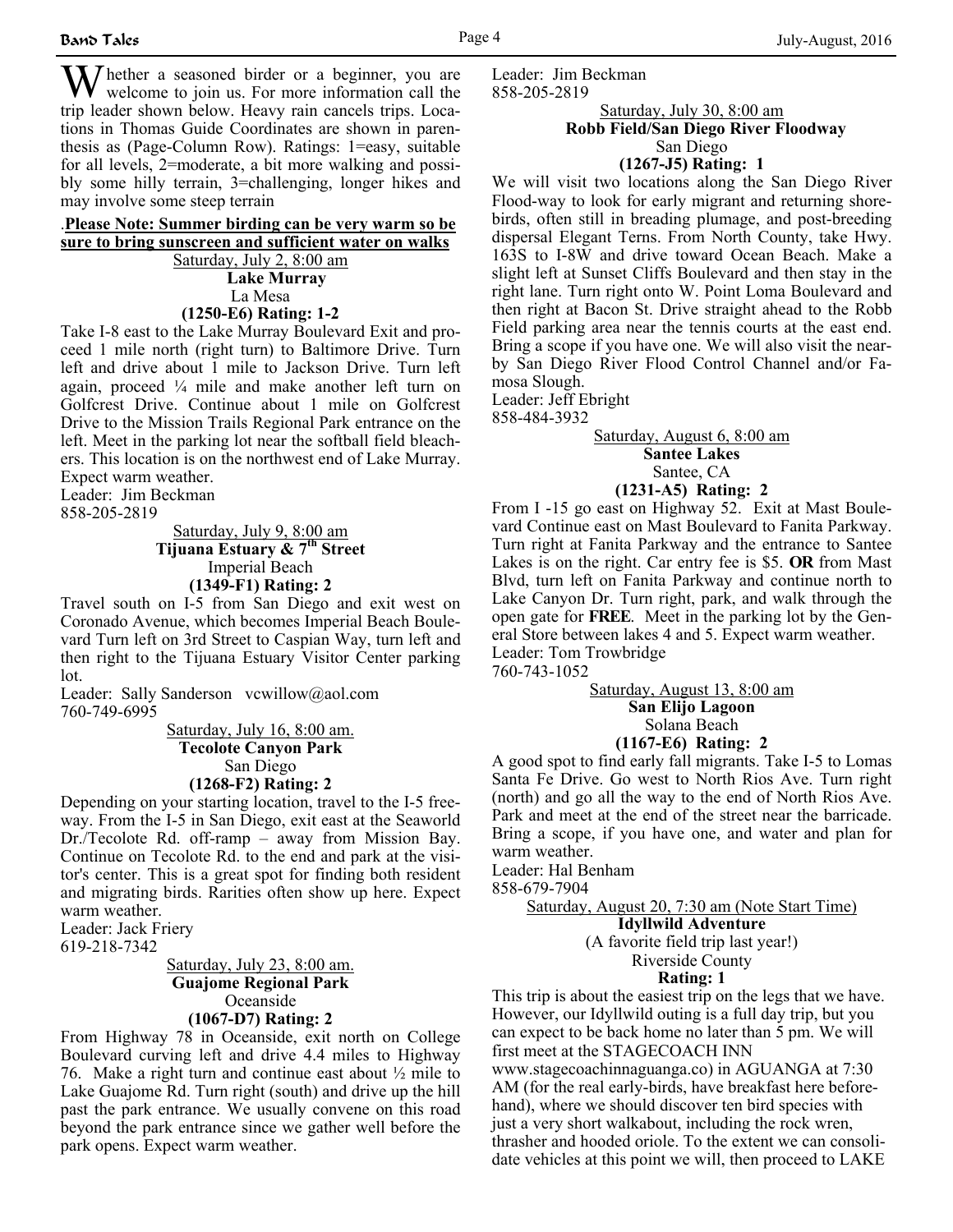RIVERSIDE ESTATES where we will find a large number of waterfowl. After a short pit-stop at the Cahuilla Indian Casino (feel free to drop \$20 at the tables if you wish) just before Anza, we will travel to LAKE HEMET where we start to pick up mountain birds such as the Chickadee, Junco, and Nuthatch. An Eagle, Osprey, or White Pelican on the lake would be nice too. From there we are finally off to the IDYLLWILD NATURE CEN-TER (\$ 4 per person fee) in hopes of catching a glimpse of the White-headed Woodpecker, the Band-tailed Pigeon as well as both the White-breasted and Pygmy Nuthatch. We'll break a little late for a bag lunch, so please bring one.

We will then venture a few miles back into town to the Black & Decker property (also known as the Kwik property) where we have another good chance for the Whiteheaded Woodpecker as well as lots of Steller's Jays. Last year one of our members within an hour had a grand slam of woodpeckers in this small area of about one square block: White-headed; Downy; Flicker; Red-breasted Sapsucker; and the Acorn Woodpecker.

Travel time from Escondido to Aguanga (our first stop) is 50 minutes, so it will be an early day. It is 1 hour and 40 min for the full trip back again from Idyllwild. Birding Idyllwild is a longer field trip, but full of adventure and interesting birds.

Some may wish to stay overnight, but during the peak season, most, if not all accommodations, require a minimum two-night stay and early advance reservations. Please call Doug Walkley at 310-387-8190 with questions or for accommodation suggestions.

**DIRECTIONS:** From Escondido, take I-15 north to Temecula. Take the Hwy 79 South Exit staying right onto the Temecula Pkwy/Hwy 79. Continue about 16 miles on Hwy 79 to the Stagecoach Inn 43851 Hwy 79, Aguanga CA

Leader: Doug Walkley

310-387-8190

Saturday, August 27, 8:00 am **Dairy Mart Pond/Tijuana River Valley** San Diego **(1350-D5) Rating: 2**

From North County, take I-15 south and merge with the I-5 south to the Dairy Mart Road Exit. Turn right on Dairy Mart Road (south). Meet just past the concrete bridge next to the large "TJRV Park" sign and the large pond on the west side of Dairy Mart Road. We will also caravan a short distance to the TJRV Park Headquarters (public restroom and bird feeders) and then visit the nearby Bird & Butterfly Gardens where we might see the elusive Blackthroated Magpie Jay.

Leader: Michael Beeve

209-247-5237

Saturday, September 3, 8:00 am **Kit Carson Park** Escondido **(1150-C1) Rating: 1**

From I-15 in Escondido, exit east on Via Rancho Parkway and drive about one mile northeast on Bear Valley Rd. to the Park Road entrance at the stoplight. Turn left, and proceed on Park Road about ¾ mile to the Amphitheater parking lot on the right. Woodland, riparian, and open-area habitats will usually get us a nice list of resident birds. Expect warm weather. Leader: Jeff Ebright

858-484-3932

# **WE VERY MUCH APPRECIATE THE GENEROUS SUPPORT OF THESE DONORS**

Barbara Anderson David and Dorothy Appleby Jim Beckman Jan Behrhorst Shirley Ann Bernstein Richard Blain Barbara Bury The Birdwatcher (Rick Campbell) Michael Cassidy Jo Casterline Linda Dugdale Bill and Myrna Eastwood Kay Farland Sam and Sandy Farrow Elinore Foulke Marjorie Freda Jane Gift Patricia Harrison Alice Holmes Judy Jankouski Peggy Kiefer Cecile Kloman Lorretta LaBianca Robin Kohler and William Lee Clark Mahrdt Joan Falconer and Nabih Mansour Martin and Leslie McCormick Sandra McNulty Jean Meadowcroft Barbara Orr and Mark Mercer John Moore Tom Murphy Joan Perron Bill Pickins Christine and Doug Rideout Ida Rigby Mary Rosczyk Sally and John Sanderson Dennis and Linda Schepman Mel Senac Ken and Susan Smith Vinka Valdivia Margaret Yorio Valerie Zecca